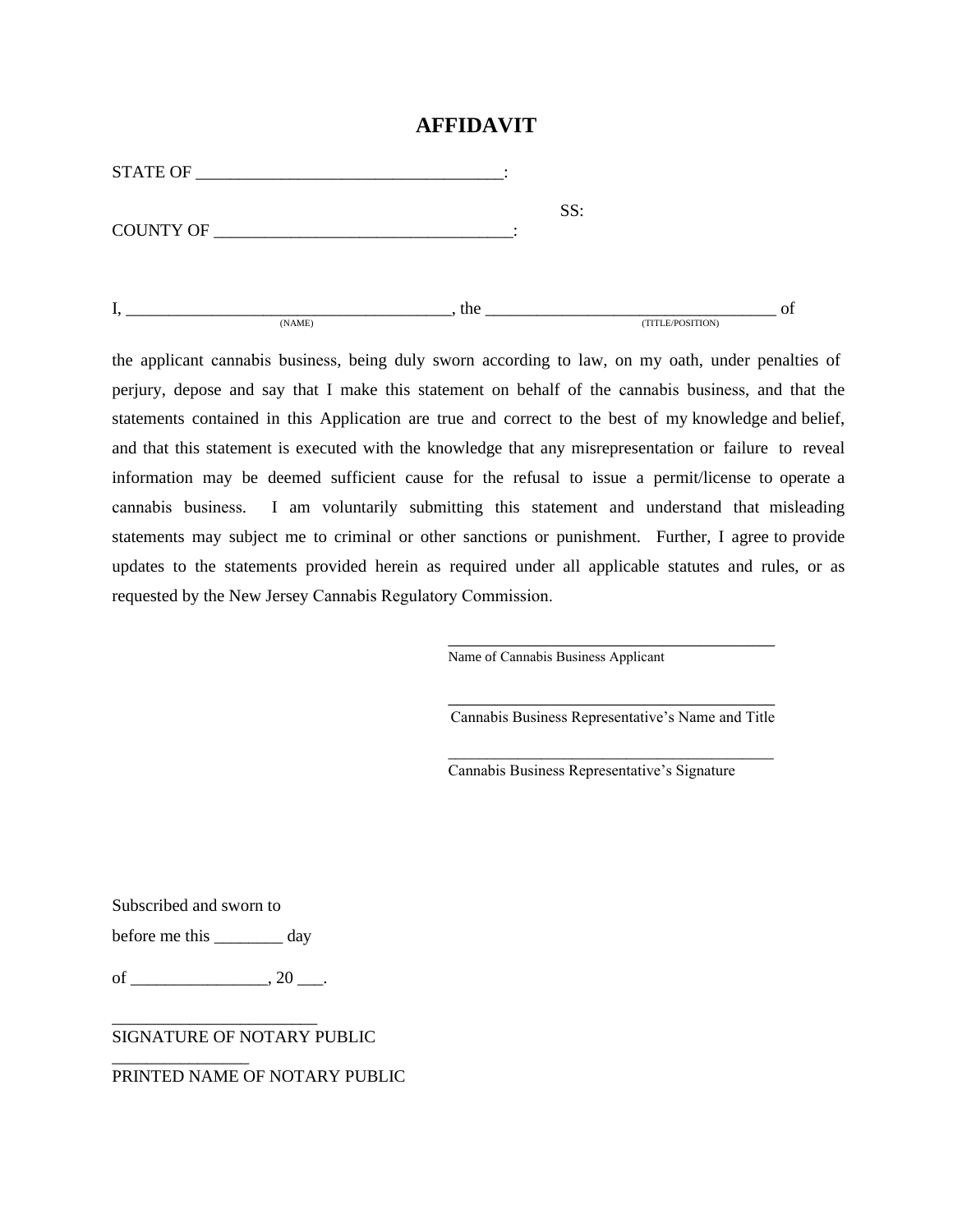## **RELEASE AUTHORIZATION**

To All Courts, Probation Departments, Selective Service Boards, Employers, Educational Institutions, Banks, Financial and Other Such Institutions, and all Governmental Agencies – federal, state and local, without exception, both foreign and domestic.

| On behalf of |                                                |      |
|--------------|------------------------------------------------|------|
|              | (NAME OF CANNABIS BUSINESS ENTITY)             |      |
|              |                                                | have |
|              | (NAME OF PRESIDENT OR CHIEF EXECUTIVE OFFICER) |      |

authorized the New Jersey Cannabis Regulatory Commission to conduct a full investigation into the background of said Cannabis Business Applicant.

Therefore, you are hereby authorized to release any and all information pertaining to the said Cannabis Business Applicant, documentary or otherwise, as requested by any employee, agent or representative of the Cannabis Regulatory Commission provided that he or she certifies to you that said Cannabis Business Applicant has made an application before the Cannabis Regulatory Commission.

This authorization shall supersede and countermand any prior request or authorization to the contrary.

 $\overline{\phantom{a}}$  , and the contract of the contract of the contract of the contract of the contract of the contract of the contract of the contract of the contract of the contract of the contract of the contract of the contrac

A photocopy of this authorization will be considered as effective and valid as the original.

DATE SIGNATURE

PRINTED NAME

\_\_\_\_\_\_\_\_\_\_\_\_\_\_\_\_\_\_\_\_\_\_\_\_\_\_\_\_\_\_\_\_\_\_\_\_\_\_\_\_

Subscribed and sworn to

before me this day

of \_\_\_\_\_\_\_\_\_\_\_\_\_\_\_\_\_\_\_, 20 \_\_\_\_\_.

\_\_\_\_\_\_\_\_\_\_\_\_\_\_\_\_\_\_\_\_\_\_\_\_\_\_\_\_\_\_ NOTARY PUBLIC

\_\_\_\_\_\_\_\_\_\_\_\_\_\_\_\_\_\_\_\_\_\_\_\_\_\_\_\_\_\_\_\_\_\_ PRINTED NAME OF NOTARY PUBLIC